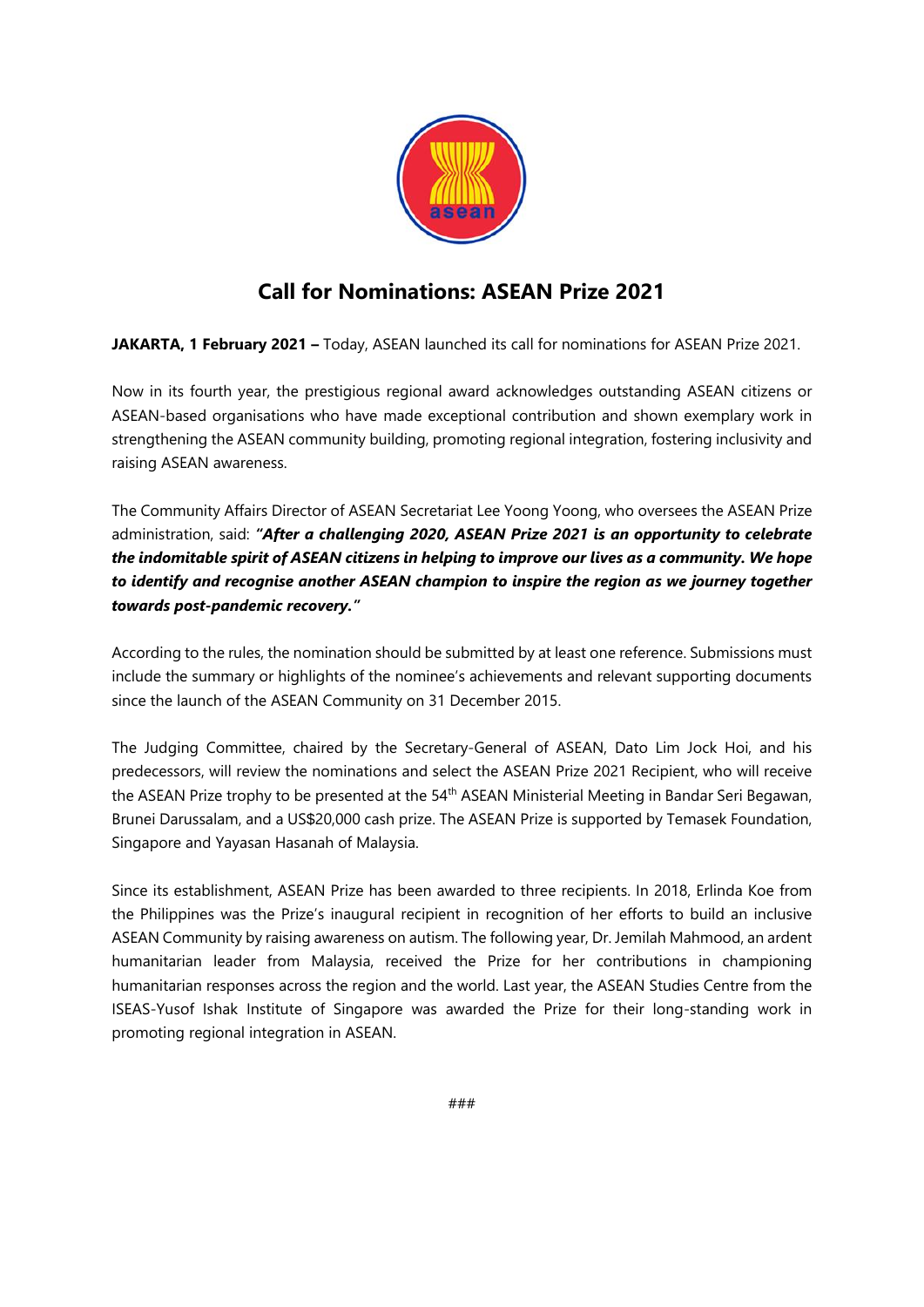## *Award Nomination and Eligibility for ASEAN Prize 2021*

- Nomination starts on 1 February 2021.
- The nominee must be an ASEAN citizen or an ASEAN-based organisation.
- The nominee must produce valid/verifiable documents, and highlight his/her achievements and impact on ASEAN since the launch of the ASEAN Community in 31 December 2015.
- The nominee should also share future plans in continuing the work after winning the Prize.
- All nominations must be submitted to the respective ASEAN National Focal Points **by 23 April 2021 (Friday) at 5pm (Jakarta time).**

Please submit nominations to your respective National Focal Point. The ASEAN Prize 2021 nomination form can be downloaded at **[https://asean.org/asean-prize/.](https://asean.org/asean-prize/)**

| <b>ASEAN Member States</b> | <b>National Focal Points for the ASEAN Prize</b>             |
|----------------------------|--------------------------------------------------------------|
| <b>Brunei Darussalam</b>   | ASEAN-Brunei Darussalam National Secretariat,                |
|                            | Ministry of Foreign Affairs of Brunei Darussalam.            |
|                            | Email: dept.ofasean@mfa.gov.bn                               |
| <b>Cambodia</b>            | General Department of ASEAN,                                 |
|                            | Ministry of Foreign Affairs and International Cooperation    |
|                            | Email: mfaic.asean@mfaic.gov.kh                              |
| Indonesia                  | Directorate of ASEAN Social and Cultural Cooperation,        |
|                            | Ministry of Foreign Affairs                                  |
|                            | Email: direktoratkfa@gmail.com                               |
| lLao PDR                   | <b>ASEAN Political-Security Community Division,</b>          |
|                            | Lao National ASEAN Secretariat                               |
|                            | Email: aseanlaos@gmail.com                                   |
| <b>Malaysia</b>            | <b>ASEAN Socio-Cultural Community Division,</b>              |
|                            | <b>ASEAN-Malaysia National Secretariat</b>                   |
|                            | Email: asccd@kln.gov.my                                      |
| <b>Myanmar</b>             | Socio-cultural Division, ASEAN-Myanmar National Secretariat, |
|                            | Ministry of Foreign Affairs,                                 |
|                            | Email: dgasean@gmail.com                                     |
| Philippines                | <b>ASEAN Socio-Cultural Community Division</b>               |
|                            | <b>ASEAN-Philippines National Secretariat</b>                |
|                            | 2330 Roxas Boulevard, Pasay City, Philippines                |
|                            | Tel.: 8344431, 8344470; Fax: 8321667                         |
|                            | Email:asean@dfa.gov.ph                                       |
| <b>Singapore</b>           | <b>ASEAN-Singapore National Secretariat</b>                  |
|                            | Email: Mfa asean singapore@mfa.gov.sq                        |
| <b>Thailand</b>            | Department of ASEAN Affairs, Ministry of Foreign Affairs     |
|                            | (ASEAN-Thailand National Secretariat)                        |
|                            | Email: aseanthailand_scdiv@mfa.mail.go.th                    |
| <b>Viet Nam</b>            | <b>ASEAN-Viet Nam National Secretariat</b>                   |
|                            | Email: asean.mfa@mofa.gov.vn; asean.mfa.vn@gmail.com         |